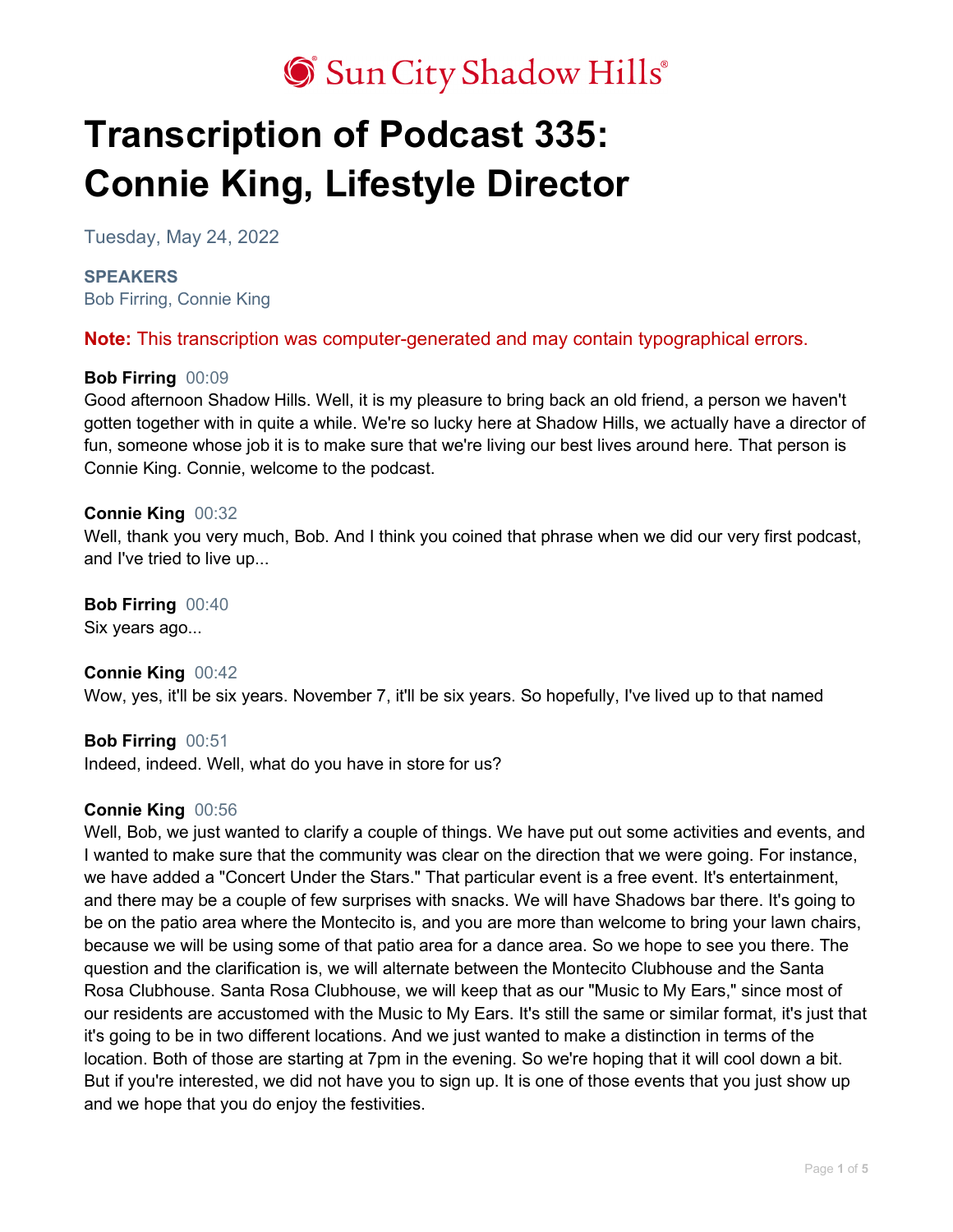

**Bob Firring** 02:40 Okay. And May 26. Is this Thursday night?

**Connie King** 02:43 Yes, it's this Thursday night.

**Bob Firring** 02:45 Okay.

#### **Connie King** 02:47

And Bob in June, we have quite a few activities that's going to be taking place in June. First and foremost, we will be honoring and saying thank you to the fathers or the father figures in our community. We have our Shred-It Day, we have Music to My Ears, as I indicated. And we're really excited because one of the "Age Well Drive Smart" is one of our new programs that we have interjected into our educational program. So the Indio Highway Patrol will be putting on that particular class and that will be taking place on June 28. In the Montecito, all this information is either on Eventbrite, or you can stop by the Santa Rosa Clubhouse at the Montecito Clubhouse, and pick up a flyer, or you can call us and inquire about it. The one thing with the Age Well Drive Smart, we encourage you to check with your insurance companies, because some of the insurance companies will give you a discount up to 25%. The caveat with that is that it has to be whoever's on the policy, attending the class. So if there's a husband and wife, or if there's a spouse or a partner, and both of you guys on the same policy, both of you will have to attend the class in order to take advantage of that discount. Most insurance companies but not also, we urge you prior to attending and signing up for the class to make sure that your particular insurance company, you know, takes advantage of the certificate program that's offered by the Highway Patrol.

#### **Bob Firring** 04:39

And I know the Fourth of July is coming up and we usually have something special planned.

#### **Connie King** 04:45

Yeah, and this year, we're going to do it a little bit different. We're combining a couple of things to make it a family fun day. So we do have a schedule of activities. We know that last year the golf cart parade was very popular that was organized by John, our president. And I know so many of the homeowners really enjoyed that. So we're doing the same thing where from 10 to 11, we're going to have the golf cart parade, everyone would end up back here at the Montecito. Now, it's important for you to know, we will have a bar. So Shadows will be here at 11 o'clock from 11 to 4 with the bar. This year, what we would like to do is have you to invite your family and your friends. We have a couple of our clubs, like the Paper Crafters who have volunteered their time to work on different projects for the kids. We also the Board approved yesterday of that we can change the swim hours to accommodate children. So we want to make it a family event. And we had talked about even afterwards. I know that some of the homeowners like the fireworks, so they may be heading over to Fantasy Springs. But again, we do have a menu, the catering, this year will be done by Thomas Catering, they are an outside caterer. And they will be on hand we've used them before. And we hope that to everyone's delight, that they will also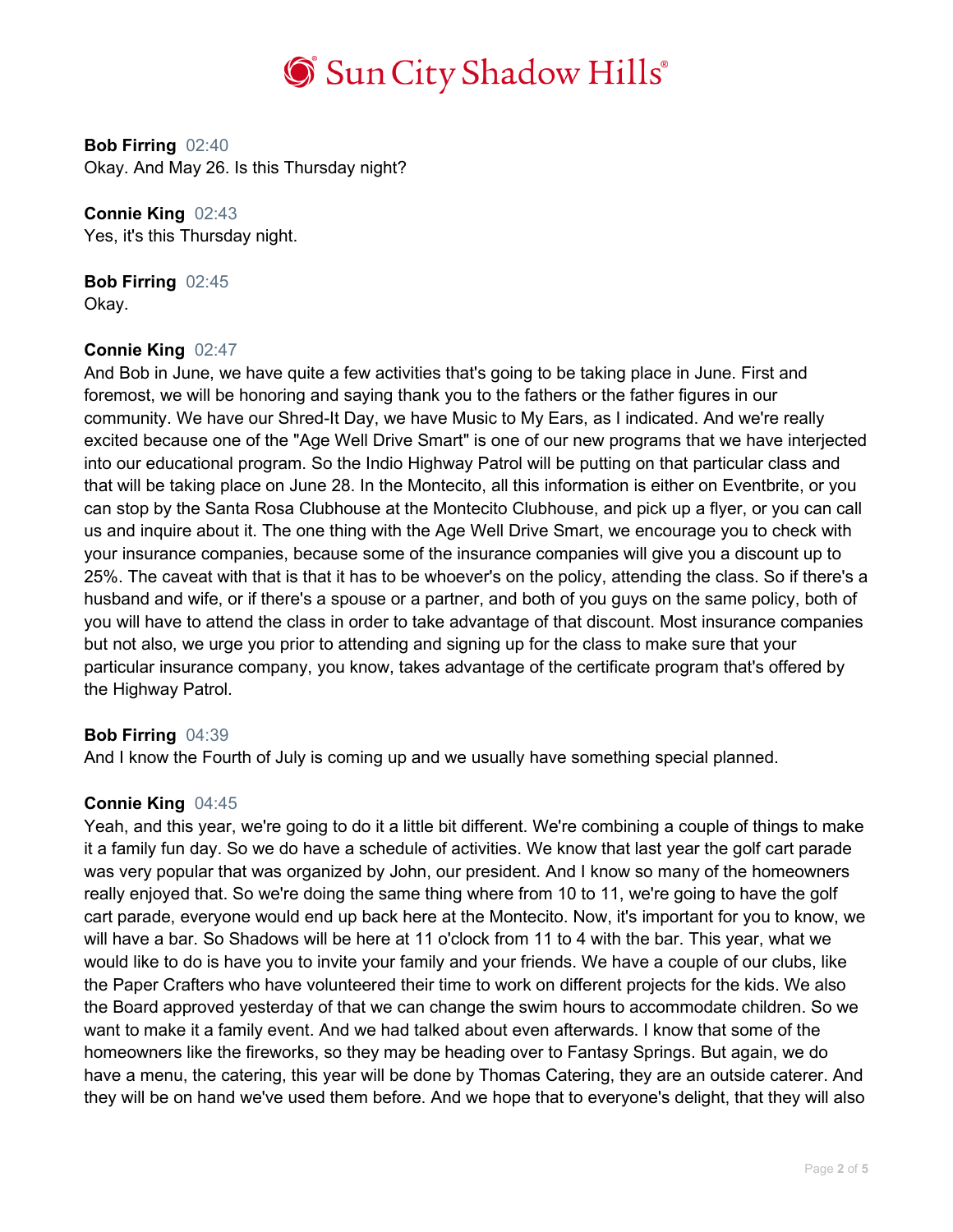## Sun City Shadow Hills®

enjoy the festivities. So when you sign up, and you have to sign up to make sure that you can participate in the luncheon part of it. There is a button for children under five. If children under five can eat free, please check that button. Any other children five and older, they will have to pay the fee. And we're looking at \$12 right now for the luncheon.

### **Bob Firring** 06:54

Okay. And I know there's a lot of new residents here, and I define new as people who were not here before the COVID lockdown. And I mean, I'm last year, there was an event but there were problems with it. Well this is we're back to full scale, and this really is a lot of fun and if you're thinking about it at all, you jump in, this is one of the highlights of the year.

#### **Connie King** 07:21

And you can definitely sign up through Eventbrite online. If you have any challenges or any issues with it, please contact the front desk, and we can walk you through it. Or you can come and visit us and we can take care of it, take care of you right there at the front desk.

## **Bob Firring** 07:38

Okay. And then...

## **Connie King** 07:41

...and then we continue on. We do have a New Homeowners Orientation that is scheduled for July the 14th. Matter of fact, I think we had some information that went out to set it was the 8th, but it's actually the 14th. Bob, like what we did last year, and it was so successful, we invited the committees and the clubs and the groups to attend this particular event. So we had an expo after the New Homeowner Orientation. And what it did it gave the new homeowners have an opportunity to meet all these wonderful clubs that they may not have had a chance to, we still have quite a few of our population, our residents that are still working in some of them have not had the opportunity to either meet or attend. So we're trying to do something in which we can expose those wonderful clubs.

#### **Bob Firring** 08:42

That's really nice event. I attended that as a member of the View Committee last time, and we got a lot of good feedback and it was nice that the residents could put some faces with the names.

## **Connie King** 08:57

Right. And I know that a couple of the clubs had even contacted us and said they had quite a few new signups as a result of that. So that's the goal is to match our residents with our clubs and our committees. And I know some of the committees are looking for some of the members.

#### **Bob Firring** 09:16

So if you're looking to get involved, here's a way that you can discuss what actually these committees do before you commit.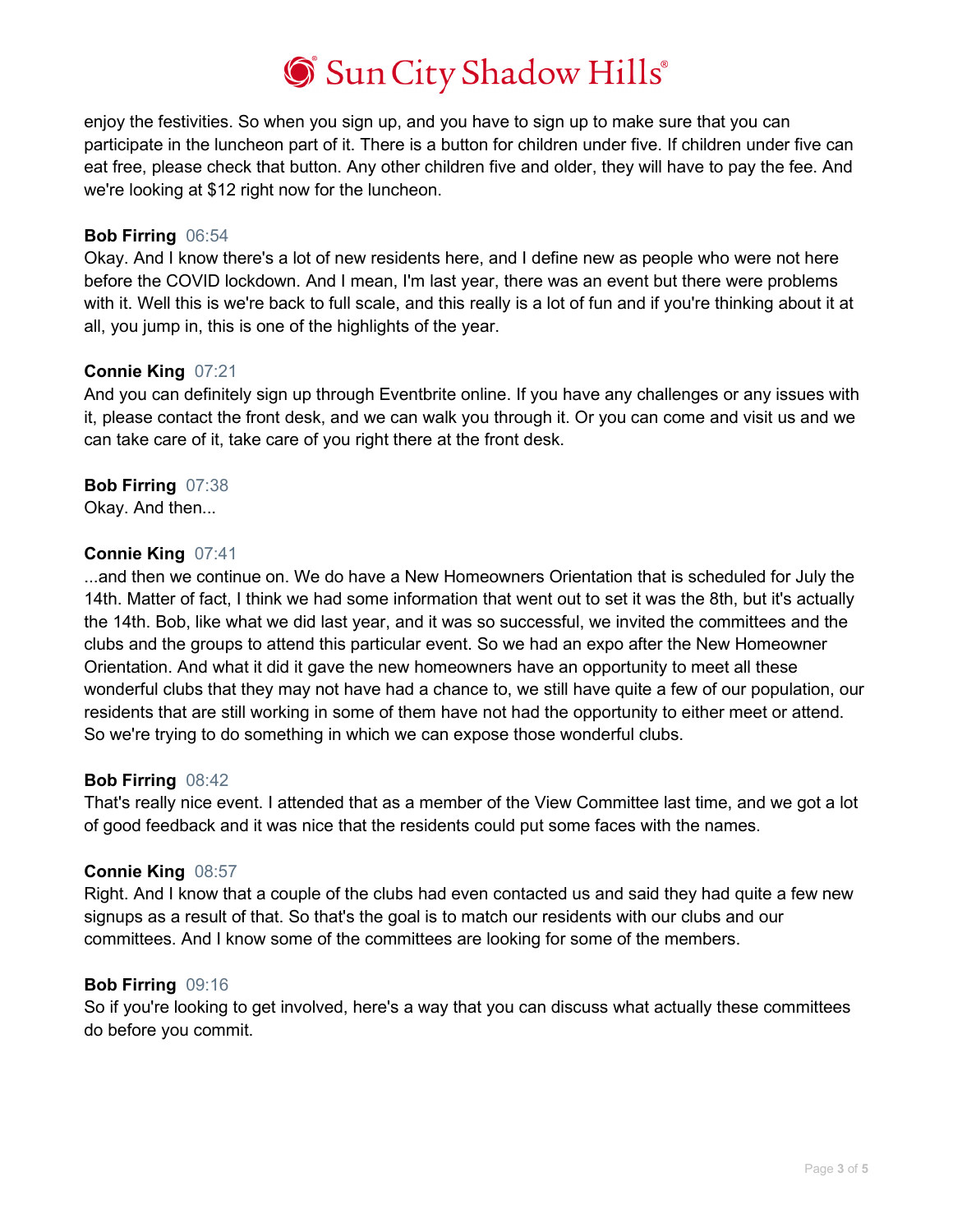

#### **Connie King** 09:26

Exactly. Then we have our Film Festival and that's going to be a two day event. That's July 16 and July 17. And believe it or not, our July 19 Laguna Beach trip is almost sold out. As I'm speaking, it may have been sold out right about now. So I know we had a few spots left, so if you're interested a day at the beach

#### **Bob Firring** 09:55

And Pageant of the Masters is wonderful.

#### **Connie King** 09:57

Yeah, well you know what, we didn't do the Pageant of the Masters this time, what we're doing is just a beach trip. And then if people want to sign up and participate for the Sawdust Festival, they can do that on their own. But our residents just enjoy packing up their baskets and laying out their blankets and enjoying the beach.

**Bob Firring** 10:21 Got it. Got it.

#### **Connie King** 10:23

August 4, we will be heading to the races. So we're going to Del Mar on August the fourth. And we discussed some other things in our meeting this morning. And it's not until we actually get commitments, get contract signed, those kinds of things that we announced those other things. So I'm going to hold off on advertising some of the other information that we're going to have in the month of August. But the month of August is going to be quite exciting is well.

#### **Bob Firring** 10:56

Good. Well, we need activities on the hot months, it's easy to just wilt away indoors.

#### **Connie King** 11:05

One of the things that we're really excited about, the Board just approved yesterday, we will be going to Laughlin for three days and two nights as September the 20th, the 21st, and the 22nd. And more details to follow. We should have that up on Eventbrite tomorrow. So we will have the flyer and the capability for you to sign up for that event. Also, a lot of our homeowners enjoy the day trips. So our day trips have been very successful in terms of our participation. But those are our travelers. And now they're saying okay, now that we've opened up some things, you know, can we do a couple of things away from the community. So this will be our first one out of the gate since what, 2019 I think it was? So we're very excited about that as well.

#### **Bob Firring** 12:05

Okay. So is there a more?

#### **Connie King** 12:09

Oh, of course there's more Bob. As I indicated October the 14th will be our New Homeowners Orientation. We are having our Parking Lot Sale on October the 22nd. Now here's a new fun twist, we